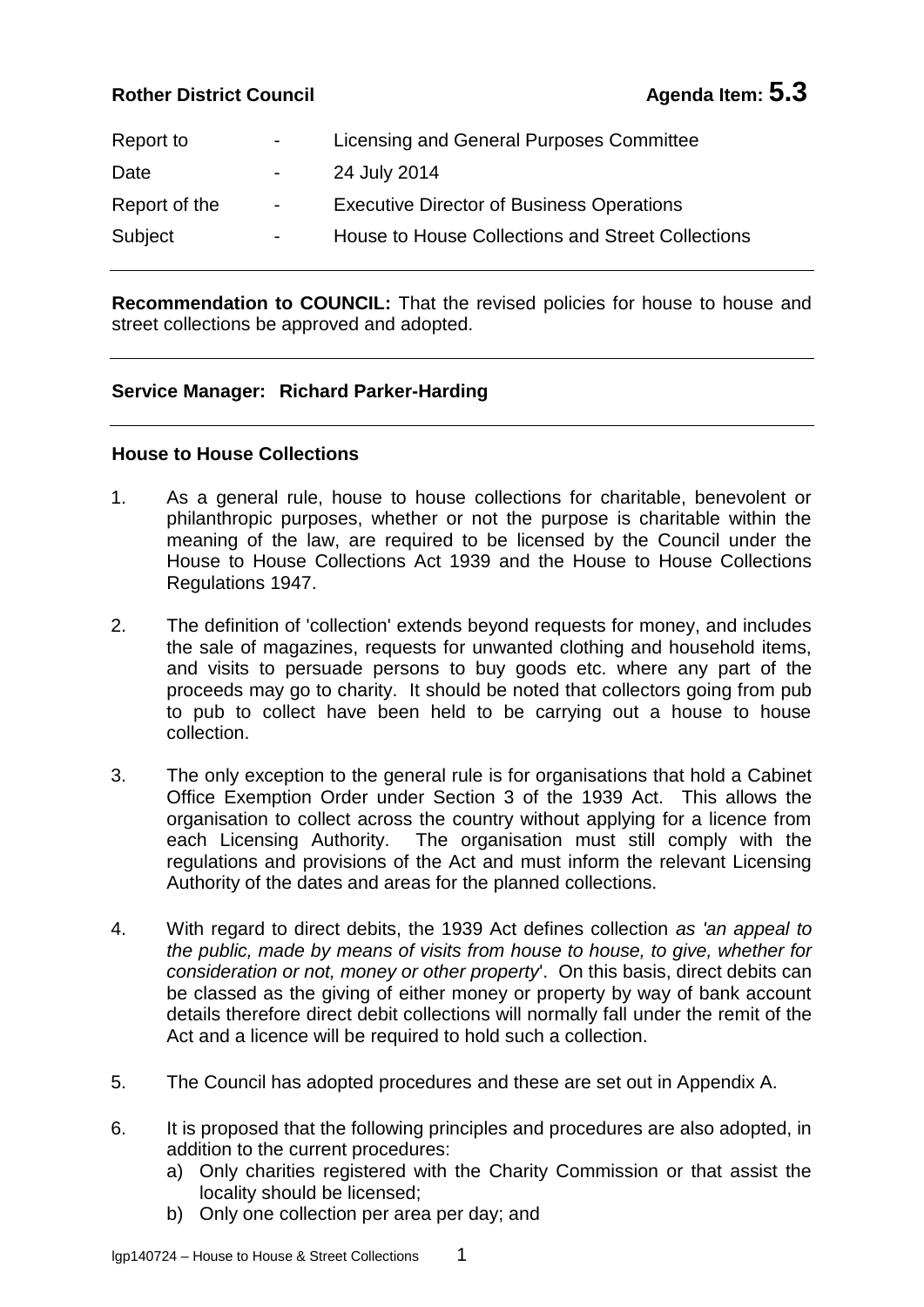- c) Only one application for any one charity or organisation in a calendar year in each respective locality.
- 7. With regard to clothing collections, some charities are employing commercial operators to carry out house to house collections on their behalf. The commercial operator will then donate an amount to the charity. This may be small in comparison to the potential levels of income from this operation. To ensure that the charity receives as much as possible from the proceeds of the collection, the Council specifies that over 50% of the 'whole proceeds' must be donated to charity. The 'whole proceeds' is the amount received for the donated collections before any costs are deducted.
- 8. Before an application is submitted, potential applicants should contact the Licensing Officer to check the availability of dates for any collection.
- 9. The application form for house to house collections is a prescribed form, as set out in the second schedule to the regulations.
- 10. Applications can only be made for collections to be held on a weekly, fortnightly or monthly basis.
- 11. Once an application has been received, the officer shall check that it has been completed correctly and meets all the principles. An application form must be received at least 28 days before the date of the collection.
- 12. In order to determine the application, the following supporting documentation will be requested:
	- a) Literature about the organisation;
	- b) A copy of the published accounts for the past 2 years;
	- c) A copy of the statement of accounts from the last 4 collections carried out;
	- d) A letter from the charitable organisation authorising the organisation to collect on their behalf; and
	- e) Agreement or contract details with the charity / individual benefiting from the collection.
- 13. For clothing collections, if the organisation is a sub-contractor acting on behalf of the charity, they will need a waste carrier's licence from the Environment Agency. Therefore, the officer shall request a copy of the organisation's licence to ensure that they are authorised to transfer the waste.
- 14. If the dates on the application clash with another collection, the officer shall contact the organisation and offer alternative dates. If the organisation is not willing to change then the Licensing Authority can reject the application.
- 15. Another consideration is whether or not the organisation has previously held a licence. If so, a check will be made that they have submitted the required return for their previous collection. If not, the application may be rejected, on this basis as they have failed to comply with the requirements of the Act and its regulations
- 16. The officer can analyse the expenses and costs of the collections to determine how much money is being given to charity out of the proceeds. Most organisations can provide this information on an average amount per tonne basis. Based on the figures provided, it is for the Licensing Authority to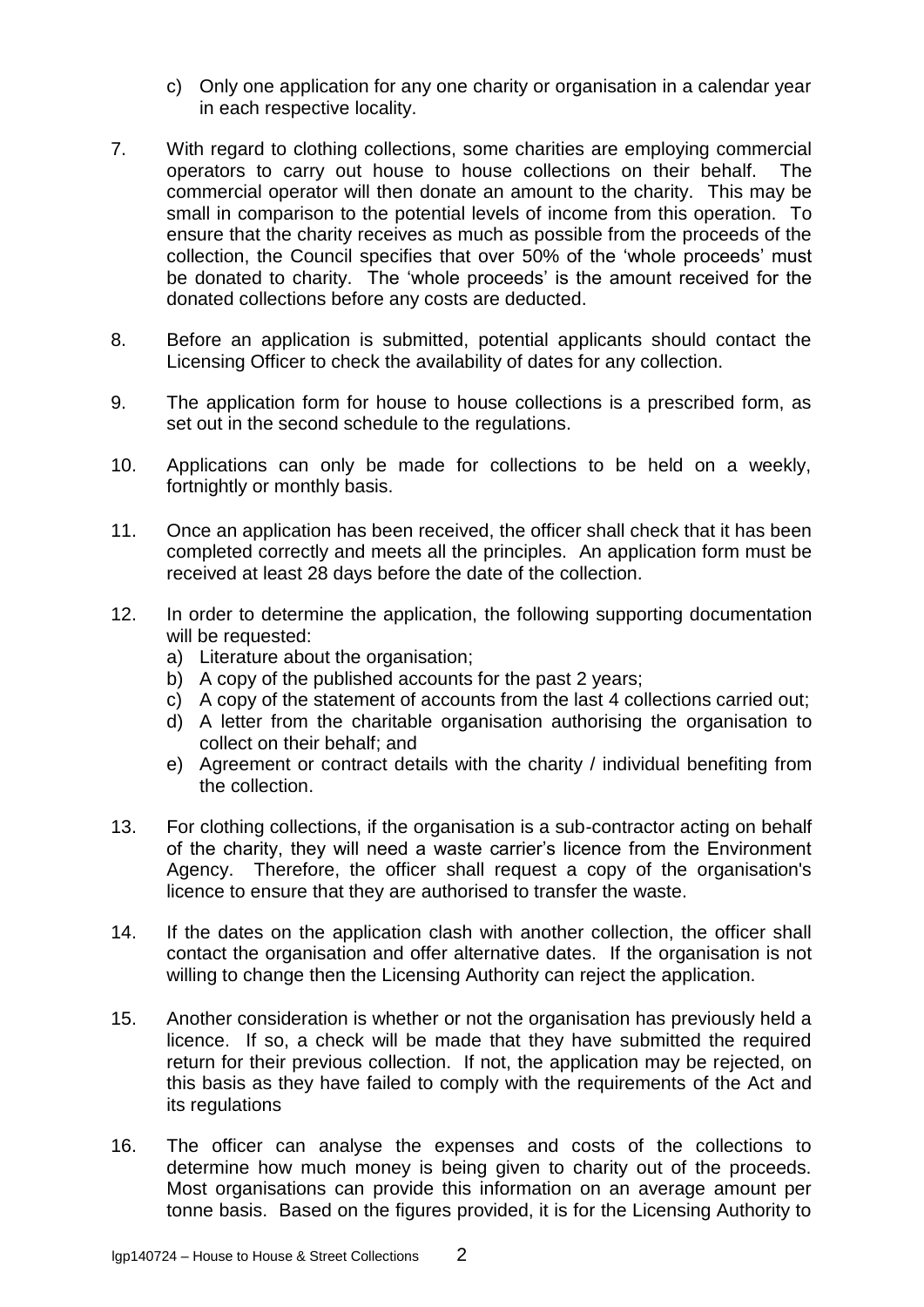decide if enough money is being given to charity or whether too much is being deducted as expenses.

- 17. An application for a House to House collection can be refused on any of the following grounds:
	- To limit the number of collections in line with any policy made;  $\bullet$
	- If too high a proportion of the proceeds are likely to be deducted for expenses;
	- If not enough of the proceeds are to be given to the charity or cause;
	- If incorrect or false information is provided on the application form;  $\bullet$
	- If the promoter or any other person involved in the collection has been convicted of certain criminal offences e.g. burglary, blackmail or fraud; or
	- If any person is excessively remunerated.
- 18. If the Licensing Officer is minded to refuse the application for any of the reasons listed above then the application may be referred to the General Licensing Panel for determination. Once a decision to refuse an application has been made then a refusal letter must be sent detailing the reasons for the refusal and advising the organisation of their right to appeal to the Secretary of State within 14 days of the date on which notice of refusal is given.
- 19. If the refusal of the application is due to the organisation not supplying the required information then the organisation may provide the requested information on receipt of the refusal letter. The Licensing Officer can then reconsider the application and determine it having regard to the additional information.
- 20. Once a licence is issued, the Licensing Authority has the power to revoke it, either on the same grounds that they can refuse to grant, or that they have received information to indicate that the charity is not a bona fide charity.
- 21. If the Licensing Officer is satisfied with the application then the licence can be issued with a supporting letter. Once the collection has been held, the organisation must return the financial return from the collection to the Licensing Authority within one month of the date of the collection. Failure to forward the return is an offence under the Act. The organisation must also comply with the requirements of the Regulations during the collection. These include a responsibility for promoters to ensure that all collectors are fit and proper persons and have a certificate of authority, prescribed badge and collecting box or receipt book if money is collected. No person under 16 can collect money.

## **Street Collections**

- 22. Licensing Authorities have the power to licence collections that are made in 'any street or public place' for 'the benefit of charitable or other purposes' under the Police, Factories, etc. (Miscellaneous Provisions) Act 1916, section 5, as amended by the Local Government Act 1972, section 251 and schedule 29. Charitable Collections (Transitional Provisions) Order 1974.
- 23. A street is defined by section 5(4) of the Act as including any highway and any public bridge, road, lane, footway, square, court, alley, or passage, whether a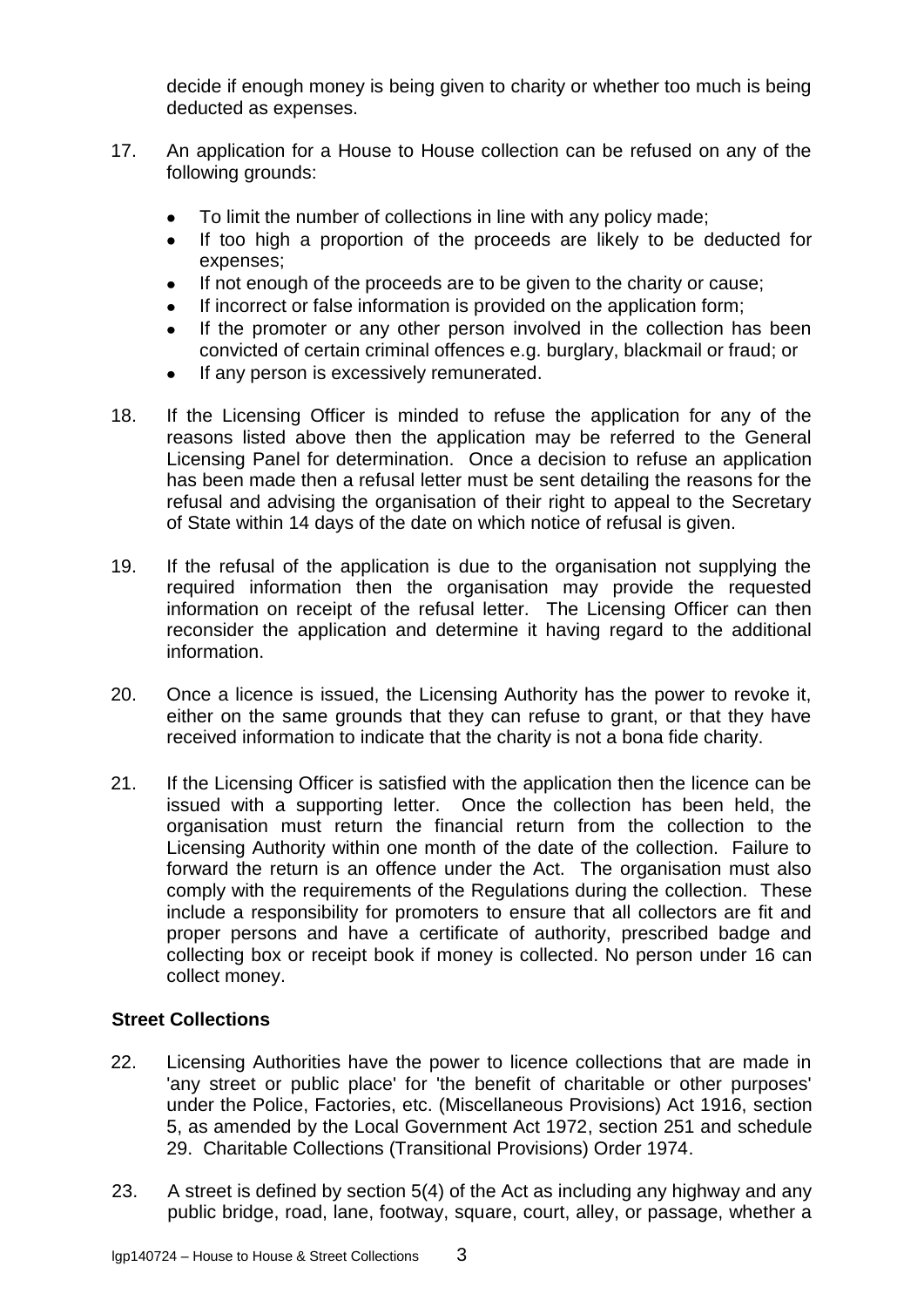thoroughfare or not. The definition of 'public place' means any place where the public has access and will include the entranceways to shops. Although the foyer of a supermarket could be considered to be 'behind closed doors' and subject therefore only to the discretion and approval of the manager, any collection outside and / or in the car park would require a licence, as the public have access to it.

- 24. In relation to collections of direct debits for charitable purposes, (known as chugging) these do not fall within the definition of the legislation and do not require a street collection permit.
- 25. Appendix B sets out our current procedures.
- 26. It is proposed that the following principles and policies are also adopted, in addition to the current procedures.
- 27. In order to have some control over the number of collections in the district, only collections for charities that are registered with the Charity Commission or collections that benefit people locally, should be made. Only one collection is permitted in one area on one day. Permits will be issued by Battle and Rye Town Councils for areas under their jurisdiction, acting as agents for the Council.
- 28. Generally, no payment must be made to any collector, or to any person connected with the promotion or conduct of the collection, indirectly or directly out of the proceeds of the collection without the approval of the Council. The majority of charities will use volunteers for street collections. Payments to collectors are discouraged, as it is contrary to the objective of maximising income for the charitable institutions. Reimbursement of reasonable expenses is generally accepted, provided that it is within an acceptable overall proportion of the total amount collected. Each collection shall be considered on an individual basis by the Licensing Officer but all payments must be agreed in advance.
- 29. Before an application is received, applicants should check the available dates for any collection.
- 30. The application form for a street collection is prescribed. The application form must be received at least 28 days (currently 14 days) before the date that the collection will take place.
- 31. The Licensing Officer may wish to request some further documentation in support of the application which could include literature about the organisation, a copy of the published accounts for the past 2 years, a copy of the statement of accounts for the last 4 collections carried out, a letter from the charitable organisation authorising the collecting organisation to collect on their behalf and agreement or contract details with the charity / individual benefiting from the collection.
- 32. Some applicants may wish to collect in a street that is open to the public but is in private ownership, e.g. a shopping centre. In these circumstances the applicant must have permission from the landowners before they can collect. This permission must be in writing and accompany the application form.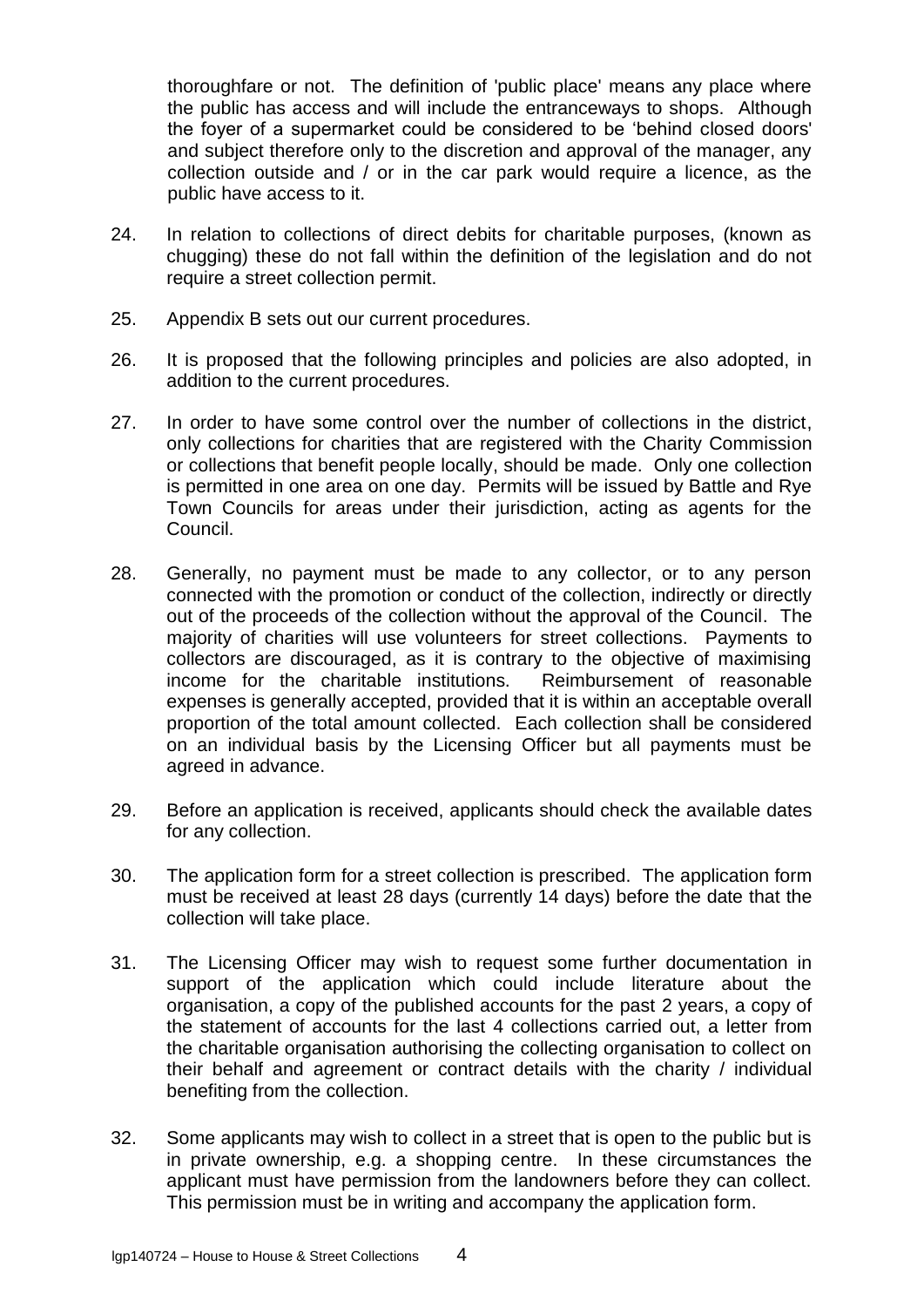- 33. If the application clashes with another collector on the same date, the Licensing Officer shall contact the organisation and offer alternative dates. If the organisation is not willing to change the date, then the Licensing Officer can reject the application.
- 34. Once an application has been received and considered, the Licensing Authority can either grant a licence specifying the requested date and/or location, or refuse it.
- 35. There are no restrictions on the grounds for refusing an application for a street collection and there is no right of appeal.
- 36. Examples of reasons for refusal of an application for a street collection include:
	- The charity is not registered with the Charity Commission;  $\bullet$
	- The charity does not benefit any local causes;  $\bullet$
	- Suspicions that the collector is not actually collecting for the charity named;
	- The financial return from the last collection has not been returned; and
	- No agreement can be reached on the reasonable expenses that can be deducted from the proceeds collected.
- 37. A revocation may be the best option if information is received that the money collected is not reaching the charity, the collectors are not fit and proper persons or money is being deducted from the expenses without agreement.
- 38. If the Licensing Authority is satisfied with the application then the licence can be granted and issued with a supporting letter. During the collection, the promoter must not allow anyone to collect money, or sell goods, unless they have been given written authority. The promoter must ensure that all people acting as collectors are fit and proper persons and comply with the appropriate legislation.
- 39. After the collection, the promoter must forward to the Licensing Authority a financial return form showing details of the monies collected and deductions made, no later than one month after the collection.

### **Conclusion**

40. The Council has adopted procedures for dealing with house to house and street collections which need amending to take into account changing methods of collection.

Anthony Leonard Executive Director of Business Operations

### **Risk Assessment Statement**

The Council needs to have adopted a clear set of operating principles and procedures in relation to licensing charity collections to withstand any challenges.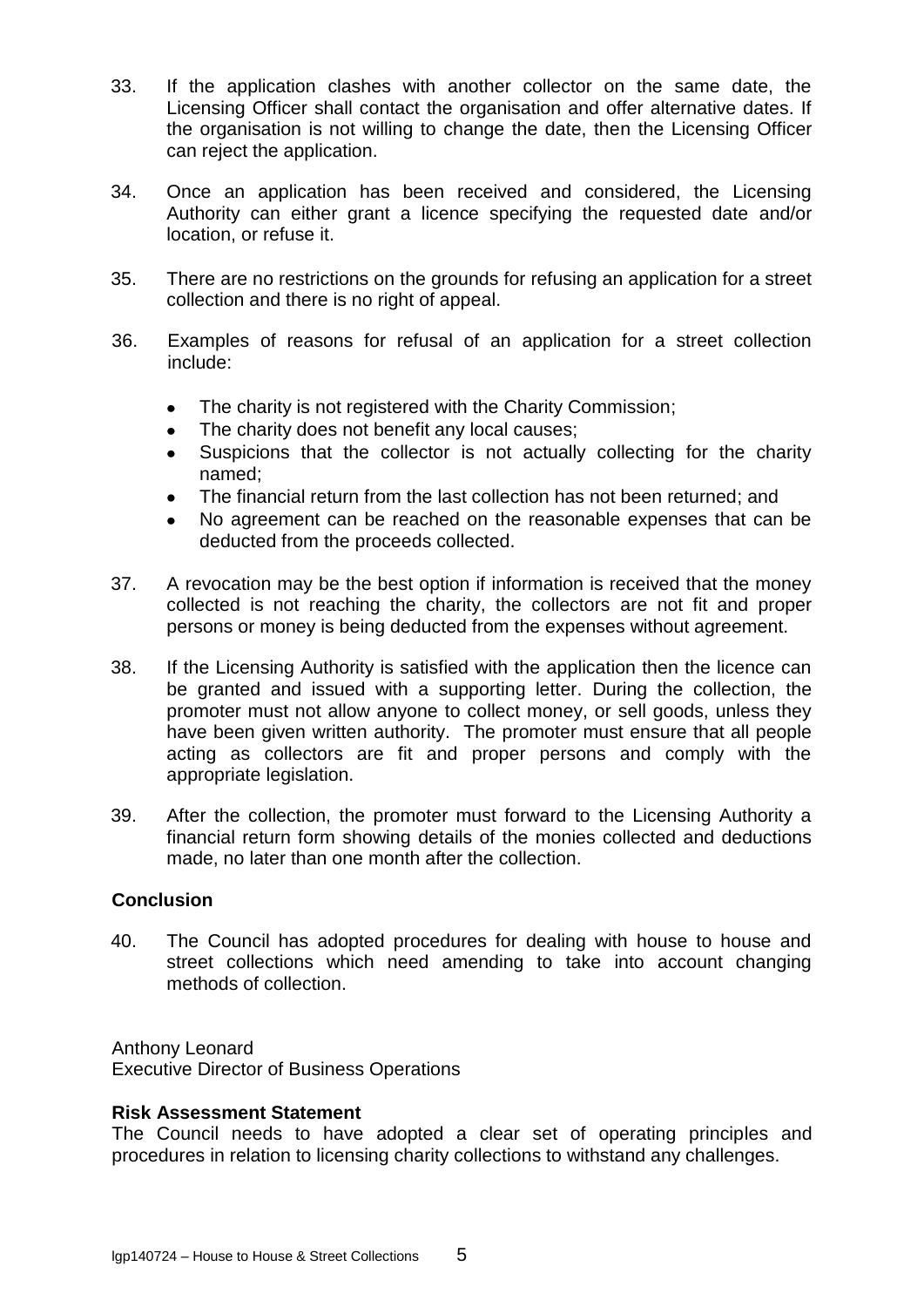# **House To House Collections Regulations 1947**

The above Act and the regulations made thereunder contain important provisions for the regulation of house-to-house collections for charitable purposes and prescribe fines and/or imprisonment for offences against the Act or the Regulations.

- 1. Except in the cases specified in paragraphs 3 and 4:- No collection in any locality for a charitable purpose may be made unless the promoter is licensed by the Licensing Authority for the area comprising that locality, and the collectors are authorised by the promoter.
- 2. Application for a licence must be made in the prescribed manner. The licensing Authority cannot grant a licence for a period longer than 12 months and may refuse a licence, or where granted, may revoke it, in circumstances specified in the Act.

There is a right of appeal to the Secretary of State against the refusal of the revocation of a licence, within 14 days from the date on which notice is given of the refusal or the revocation.

- 3. When the Secretary of State is satisfied that a person pursues a charitable purpose throughout the whole, or a substantial part, of England and Wales, and is desirous of promoting collections for that purpose, the Secretary of State may by Order direct, in effect, that such a person shall be exempt from the requirement to obtain licences from the Licensing Authority, as respects all collections for that purpose in such localities as may be prescribed in the Order.
- 4. If the Chief Constable for the Police Area comprising a locality in which a collection for a charitable purpose is being, or proposed to be made, is satisfied that the purpose is local in character, and that the collection is likely to be completed within a short period, he may grant to the person who appears to him to be principally concerned in the promotion of the collection a certificate in the prescribed form; and where a Certificate is so granted, a licence from the Licensing Authority is not required, and the provisions of the regulations (as to which see Paragraph 5 below) shall not apply to a collection made in conformity with such Certificate.
- 5. Regulations have been made by the Secretary of State under the Act. The Regulations include the following, amongst other provisions:
	- a) Every promoter of a collection must exercise all due diligence to secure that persons authorised to act as collectors are fit and proper persons; and to secure compliance by collectors with the regulations.
	- b) No promoter of a collection shall permit any person to act as a collector unless he has issued to that person:
		- (i) a prescribed Certificate of authority
		- (ii) a prescribed badge and
		- (iii) if money is to be collected, a collecting box marked, or a receipt book (with receipts and counterfoils or duplicates consecutively numbered) marked on every receipt, with a general indication of the purpose of the collection, and a distinguishing number.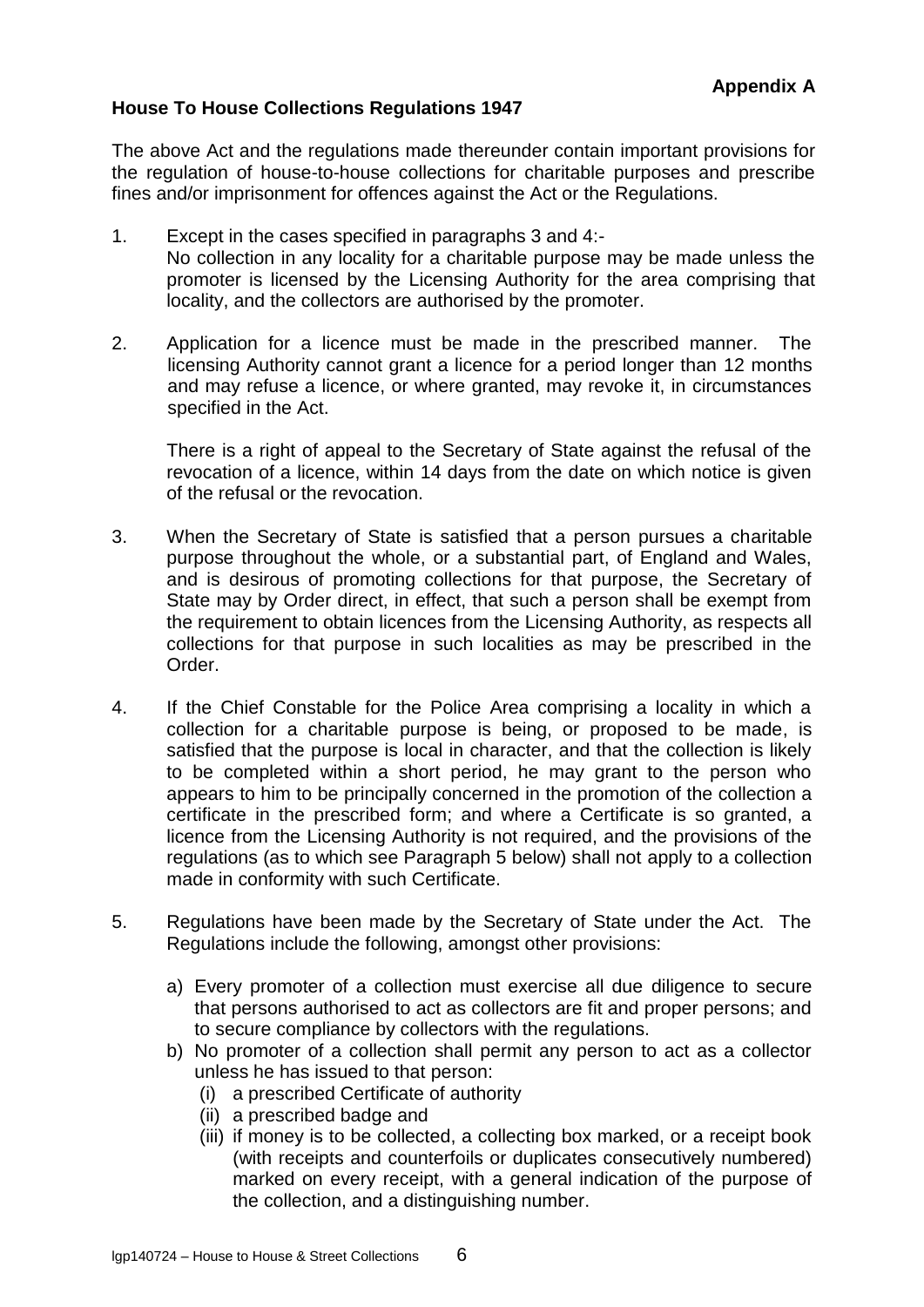- c) In the case of a collection in respect of which a licence has been granted, every prescribed Certificate of Authority shall be given on a form obtained from H.M. Stationery Office, and every prescribed badge shall be so obtained.
- d) No person under the age of 16 years, shall act or be authorised to act as a collector of money.
- e) No collector shall importune any person to the annoyance of such person, or remain in, or at the door of, any house if requested to leave by any occupant thereof.
- f) The promoter of a collection must furnish an account of the collection the form prescribed to the Licensing Authority or the Secretary of State, as the case may be.

## **DEFINITIONS**

**Charitable Purpose** - any charitable, benevolent, or philanthropic purpose.

**Collection** - an appeal to the public, made by means of visits from house to house. to give, whether for consideration or not, money or other property.

**Collector** - a person who makes the appeal in the course of such visits.

**House** - includes a place of business.

**Proceeds** - means, in relation to a collection, all money and all other property given, whether for consideration or not, in response to the appeal.

**Promoter** - a person who causes others to act as collectors for the purposes of the collection.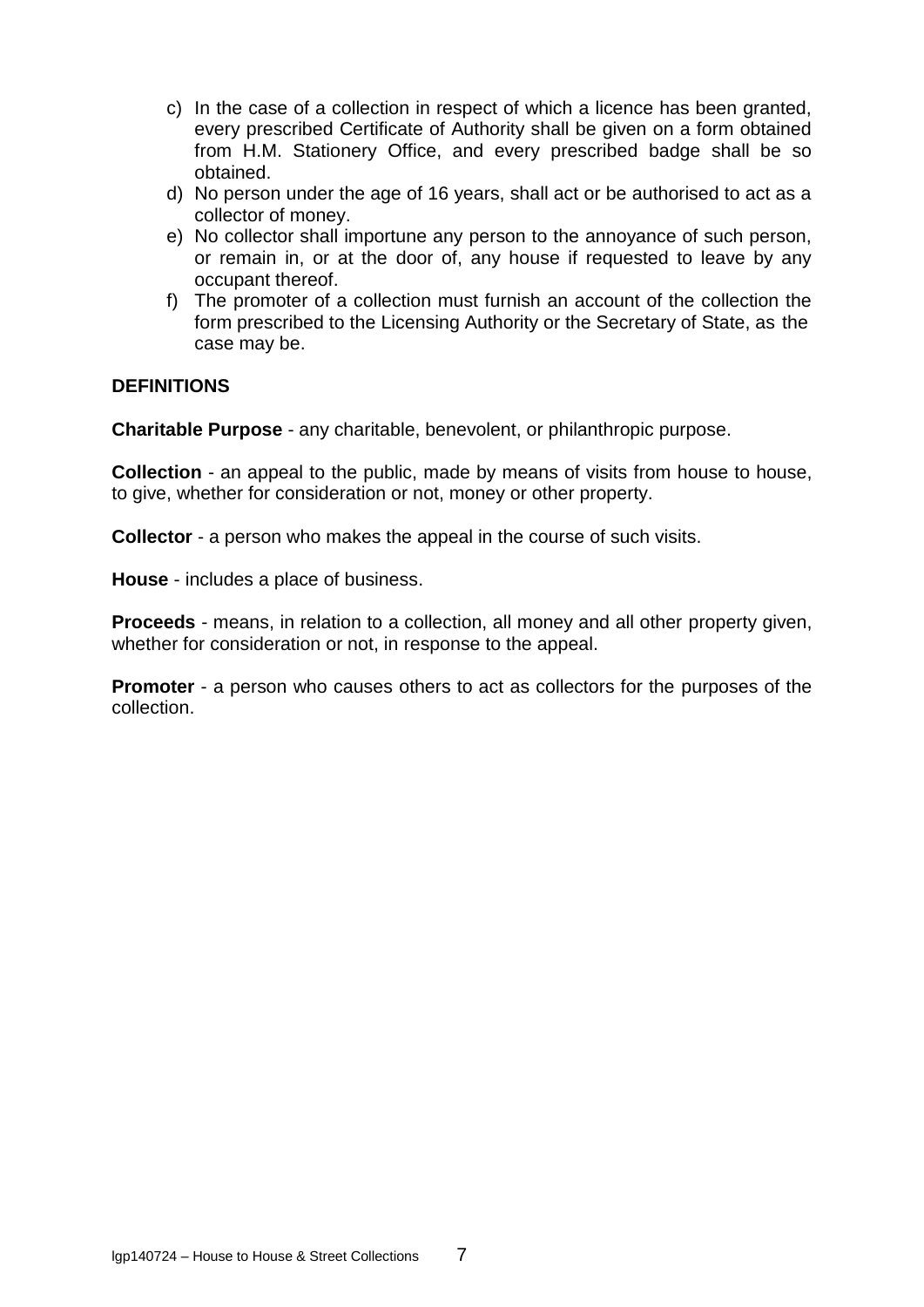### **Regulations made by Rother District Council with regard to Street Collections**

In pursuance of section 5 of the Police Factories etc. (Miscellaneous Provisions) Act 1916, as amended by section 251 and schedule 29 to the Local Government Act 1972, Rother District Council hereby makes the following Regulations with respect to the places where and the conditions under which persons may be permitted in any street or public place within the District of Rother to collect money or sell articles for the benefit of charitable or other purposes.

1. In these Regulations, unless the context otherwise requires -

"collection" means a collection of money or a sale of articles for the benefit of charitable or other purposes and the word "collector" shall be construed accordingly;

"promoter" means a person who causes others to act as collectors;

"permit" means a permit for a collection;

"contributor" means a person who contributes to a collection and includes a purchaser of articles for sale for the benefit of charitable or other purposes;

"collecting box" means a box or other receptacle for the reception of money from contributors.

[Note: The Council has appointed Battle and Rye Town Councils to act as its agents in determining and administering applications for street collections within Battle and Rye respectively. References within the following Regulations to Rother District Council shall in the case of applications for street collections within Battle and Rye be deemed to refer to the respective Town Council].

- 2. No collection, other than a collection taken at a meeting in the open air, shall be made in any street or public place within the Rother District unless a promoter shall have obtained from Rother District Council a permit.
- 3. Application for a permit shall be made in writing not later than 30 days (currently 14 days) before the date on which it is proposed to make the collection: Provided that Rother District Council may reduce the period of 30 (currently 14) days if satisfied that there are special reasons for so doing.
- 4. No collection shall be made except upon the day and between the hours stated in the permit.
- 5. Rother District Council may, in granting a permit, limit the collection to such streets or public places or such parts thereof as it thinks fit.
- 6. (1) No person may assist or take part in any collection without the written authority of a promoter;
	- (2) Any person authorised under paragraph (1) above shall produce such written authority forthwith for inspection on being requested to do so by a duly authorised officer of Rother District Council or any Constable.
- 7. No collection shall be made in any part of the carriageway of any street which has a footway: Provided that Rother District Council may, if it thinks fit, allow a collection to take place on the said carriageway where such collection has been authorised to be held in connection with a procession.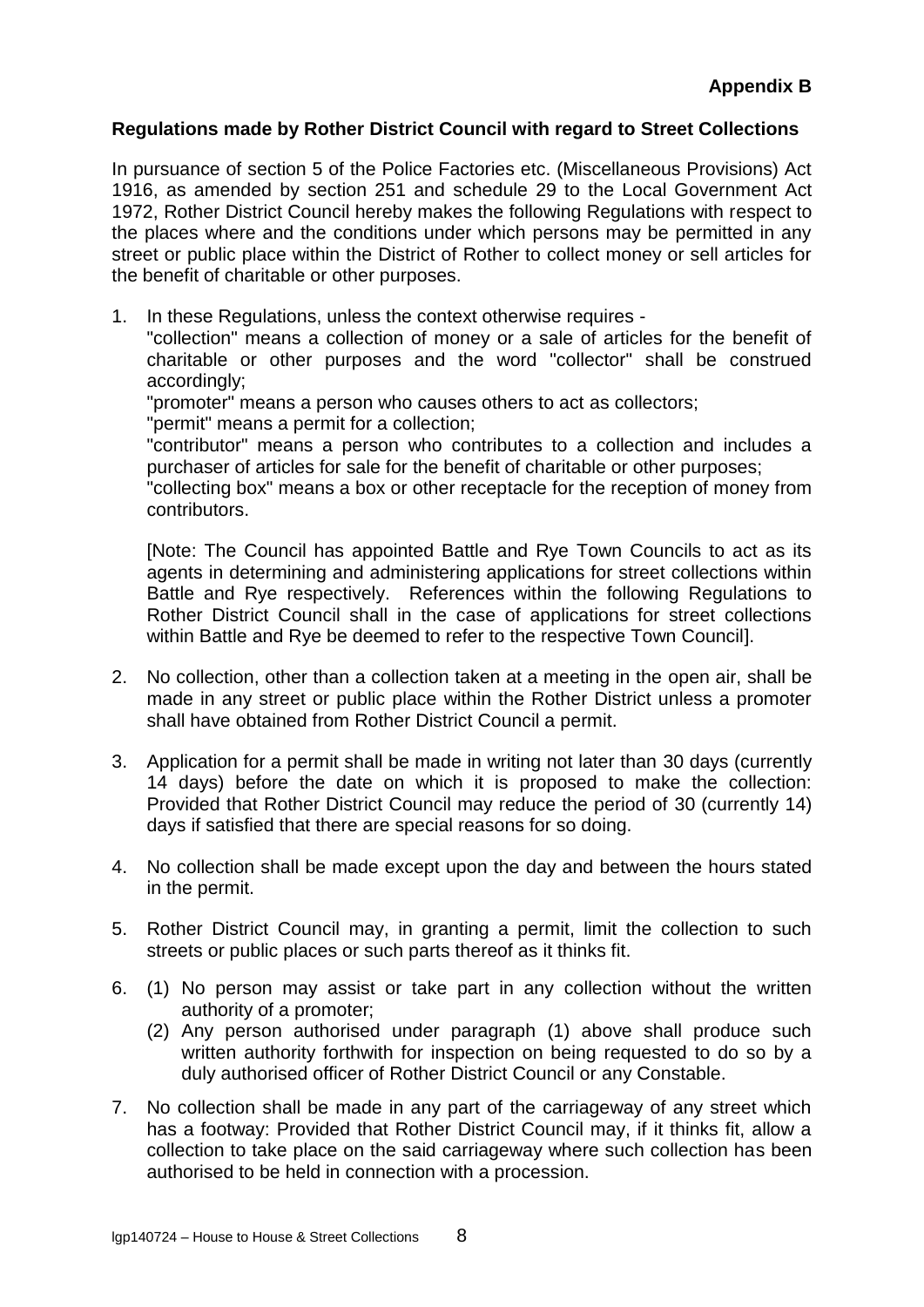- 8. No collection shall be made in a manner likely to inconvenience or annoy any person.
- 9. No collector shall importune any person to the annoyance of such person. While collecting -
- 10. (a) a collector shall remain stationary; and
	- (b) a collector or 2 collectors together shall not be nearer to any other collector than 25m.

Provided that Rother District Council may, if it thinks fit, waive the requirements of this Regulation in respect of a collection which has been authorised to be held in connection with a procession.

- 11. No promoter, collector or person who is otherwise connected with a collection shall permit a person under the age of 16 years to act as a collector.
- 12. (1) Every collector shall carry a collecting box.
	- (2) All collecting boxes shall be numbered consecutively and shall be securely closed and sealed in such a way as to prevent them being opened without the seal being broken.
	- (3) All money received by a collector from contributors shall immediately be placed in a collecting box.
	- (4) Every collector shall deliver, unopened, all collecting boxes in his possession to a promoter.
- 13. A collector shall not carry or use any collecting box, receptacle or tray which does not bear / display prominently thereon the name of the charity or fund which is to benefit, nor any collecting box which is not duly numbered.
- 14. (1) Subject to paragraph (2) below, a collecting box shall be opened in the presence of a promoter and another responsible person.
	- (2) Where a collecting box is delivered, unopened, to a bank, it may be opened by an official of the bank.
	- (3) As soon as a collecting box has been opened, the person opening it shall count the contents and shall enter the amount with the number of the collecting box on a list which shall be certified by that person and one of the other people present.
- 15. (1) No payment shall be made to any collector.
	- (2) No payment shall be made out of the proceeds of a collection, either directly or indirectly, to any other person connected with the promotion or conduct of such collection for, or in respect of, services connected therewith, except such payments as may have been approved by Rother District Council.
- 16. (1) Within one month after the date of any collection the person to whom a permit has been granted shall forward to Rother District Council:
	- (a) a statement in the form set out in the Schedule to these Regulations, or in a form to the like effect, showing the amount received and the expenses and payments incurred in connection with such a collection, and certified by either a qualified accountant or an independent, responsible person acceptable to Rother District Council;
	- (b) a list of the collectors; and